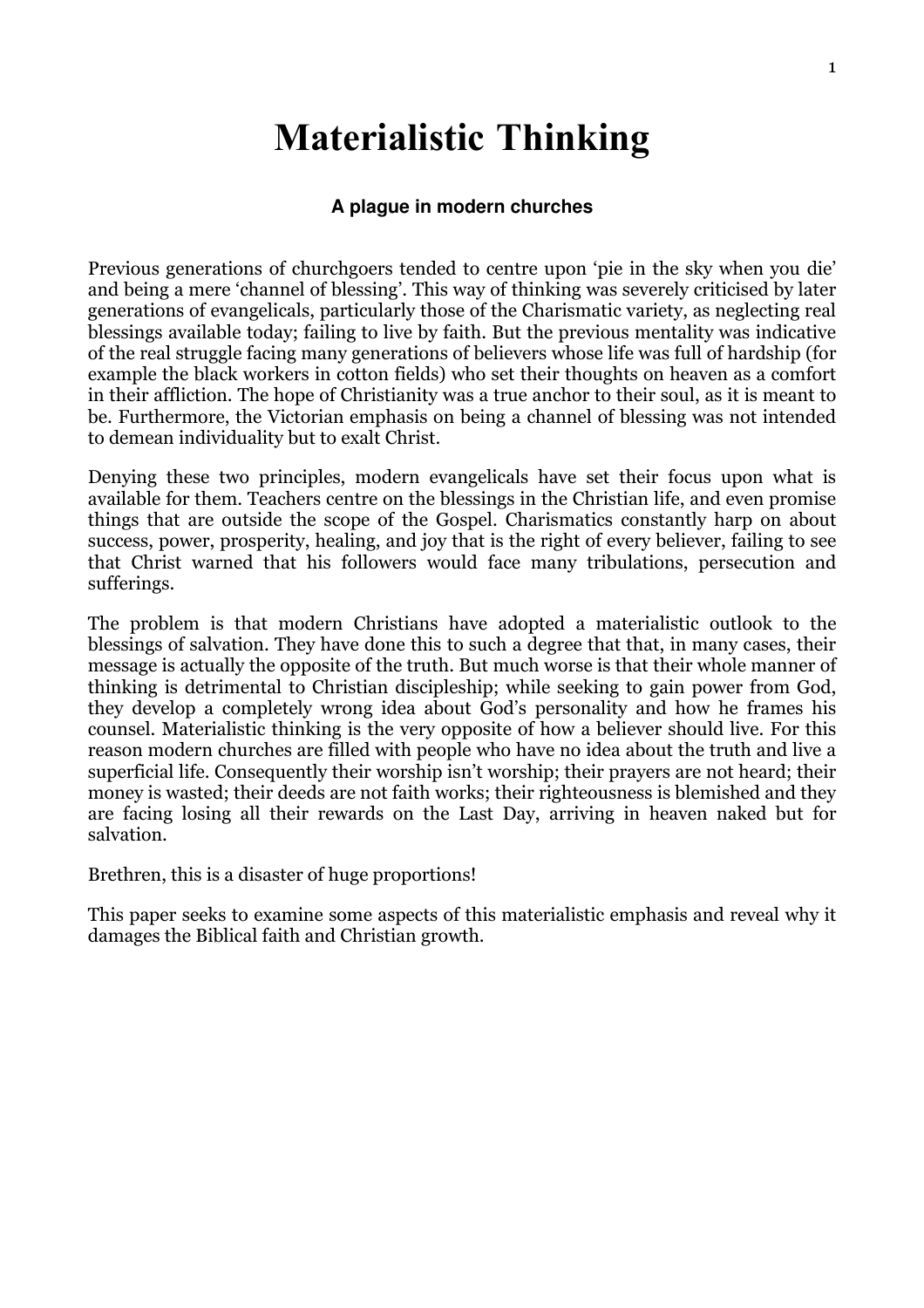#### **A false view of Christ**

Therefore, from now on, we regard no one according to the flesh. Even though we have known Christ according to the flesh, yet now we know Him thus no longer. 2 Cor 5:16

When Jesus Christ ascended to heaven he was crowned with glory and authority as the King of the Universe. Although creation was made through him, by him and for him, his work on Earth in obedience to the Father ensured that he was raised as the God-Man to be head over all things.

And He put all *things* under His feet, and gave Him *to be* head over all *things* to the church. Eph 1:22

And He is the head of the body, the church, who is the beginning, the firstborn from the dead, that in all things He may have the pre-eminence. Col 1:18

And Jesus came and spoke to them, saying, 'All authority has been given to me in heaven and on earth.' Matt 28:18

This has many implications for us.

First, it means that Jesus is not to be spoken of in human terms any longer. He is God and our relationship with him needs to be respectful and reverent. The Lord Jesus is not our pal, mate or buddy, neither is he our business partner in some work. He is Lord and we must never forget that. When his disciples who had been physically close to him in his ministry saw revelations of him after the resurrection, they fell to the ground and worshipped (Rev 1:17). It was no longer conceivable to lie on his breast at table (Jn 13:23).

The way we speak about the Lord must be in terms of worship and reverence, not superficially or trivially. We do not think of Christ in materialistic terms any longer.

Secondly, he must have the pre-eminence in all things, especially in church life. We must no longer think of Christ as a human, teaching his disciples in relaxed circumstances and act as if this continues in church meetings. No! He is Lord and King and must have the first place in our meetings as divine sovereign. If anything is allowed to have the pre-eminence above him, then that meeting has fallen into blasphemy. This happens when men assume a high place over the Lord's people and dominate them. By focusing too much upon the earthly, materialistic ministry of the Lord it becomes easy to forget that he is with us now as King of the Universe. In our meetings we come into the presence of the Lord God and should be respectful. This is no place for superficial behaviour or frivolity.

#### **A false concept of abundant life**

We are all agreed that Christ promised his true disciples abundant life. He said,

#### I have come that they may have life, and that they may have *it* more abundantly. Jn 10:10

But there is a great deal of confusion about what this really means. Many modern believers, following in the tradition of Higher Life and Charismatic teachings, take this to mean that there is a quality of living that is available to Christians by faith if, and only if, they believe. Through faith one can access a better quality of life than ordinary people; a life full of power and blessing. This is the right of all Christians if they are taught correctly and exercise faith in the teachings. Thus true Christians should be in good health, financially affluent, of good standing, gain all their material desires and know God's supernatural power. My contention is that this is a materialistic misunderstanding of this verse.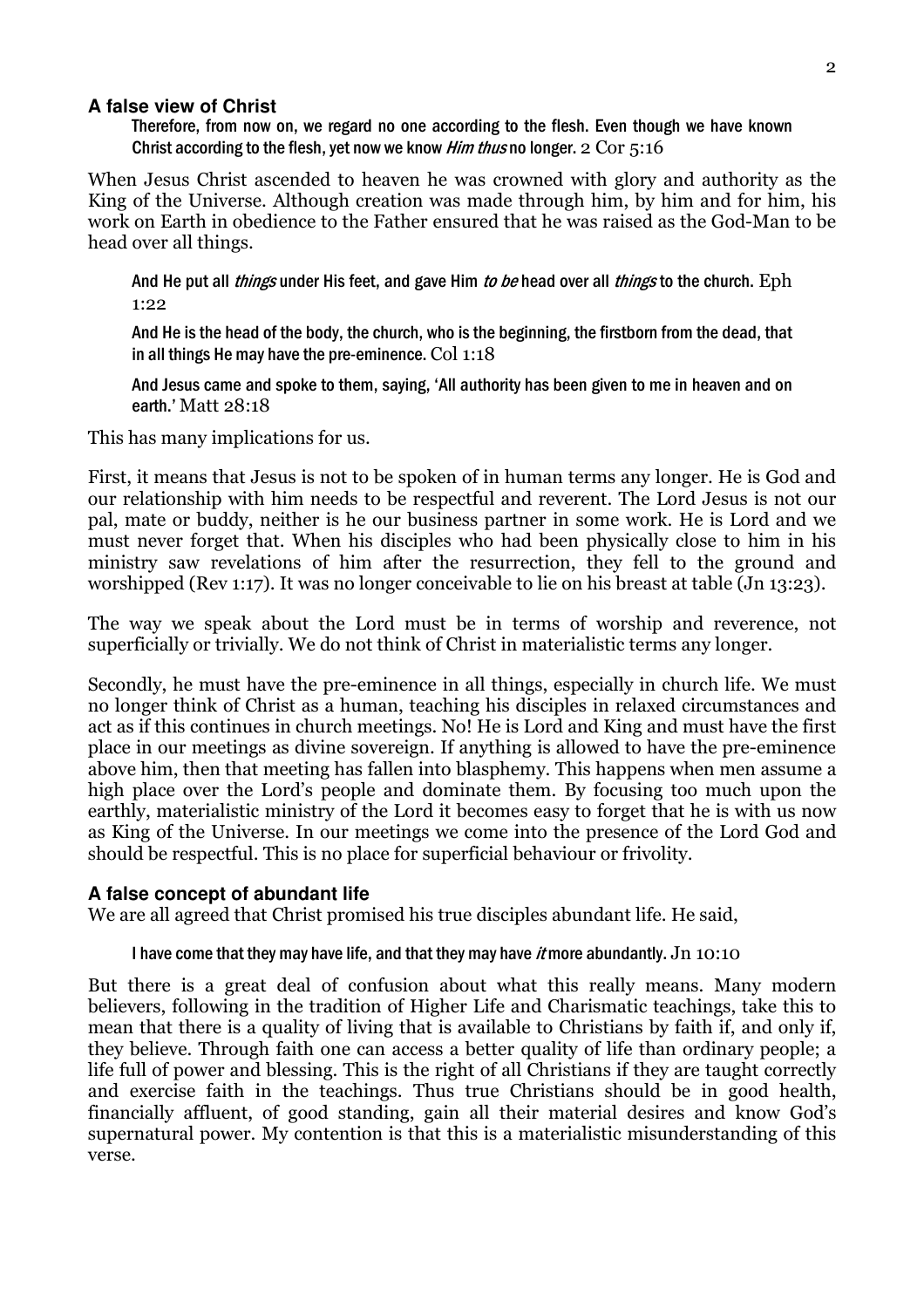We know that the above list of promises is false because Scripture teaches otherwise and history proves that the best of godly believers were usually involved in great suffering. The many martyrs of the church would have little truck with such heresy. The Christian life is a pilgrimage on Earth, disassociated from its materialistic way of living, and the Christian is a citizen of a heavenly kingdom whose life and blessings are spiritual in this age.

Furthermore, the teaching is contradicted by the example of Christ himself. Christ was, above all people, the purest spiritual human being. His relationship with God was perfect and he demonstrated absolute obedience to the divine will. His experience, therefore, should manifest the same blessings promised by modern teachers. But it did not. Christ was from a poor background; his parents could only afford the meanest offering at his circumcision (Lk 2:24 with Lev 5:7, 12:8). His father was a carpenter in a rural village, a fairly poor tradesman, and the Lord became his apprentice (Mk 6:3). He grew up with no stable financial background and nowhere to live, owning no property (Matt 8:20). Though he sometimes received expensive gifts (such as a costly tunic, Jn 19:23) he had no ready money to pay his taxes when required (Matt 17:25). He came to his people as their promised Messiah, but he knew constant rejection and fierce opposition, being continually slandered, derided, attacked, and even threatened with death. Many times he was weary and went without sleep (Lk 6:12; Jn 4:6), at other times he went hungry and thirsty (Jn 4:7, 19:28). If abundant life means materialist affluence and personal success, then Jesus did not have it.

Furthermore, the apostles signally failed to have this materialistic success as well. Paul constantly explained his tribulations and afflictions, suffering slander, rejection, personal attacks, threats, and constant anxiety for the churches, to say nothing of hunger, thirst, shipwreck, poverty and fatigue. This is not surprising since Jesus promised that his disciples would suffer the same problems that he had (Matt 10:24-25; Jn 15:20).

What Jesus promised his people was eternal life; the 'life more abundantly' is the quality of eternal life, the life that God possesses (which is not simply everlasting life). The Gospel preached by Jesus continually referred to the gift of eternal life upon believing (Matt 25:46; Jn 3:15-16, 36, 4:14). When a person is truly converted they receive eternal life; they share communion with God through union with Christ and this is a union of life. They are born again and made new creatures in Christ, possessing eternal life. This life is spiritual being that is not available to sinners who are spiritually dead in sins. However, the fulness of this life is not received until salvation is consummated at the return of the Lord Jesus. When the Earth is restored and rebuilt by God after its destruction by fire, then saints will live in the fulness of eternal life, which will then have a material component – life will be blissful, secure, and full of blessing; there will be no sickness or tears (Rev 21:4). This blessing is also available to dead saints who are presently waiting in heaven with God, though the blessing is not in material terms (Rev 7:16-17). But this materialistic aspect of salvation is reserved for the future day and is presently experienced by faith and hope during this vale of tears (Jer 29:11; Heb 6:11-20, 10:23).

This hope was the strength of the Old Testament saints who shunned their sufferings on Earth and fixed their faithful hope upon the final revelation of God's salvation in the future (Heb 11:8-10). The way we exercise faith in the promised hope teaches us how to please God (Heb 11:6). Abraham could allow his nephew Lot (who was not called by God) to have the best land in Canaan (the Jordan plain) since he was focused upon the final outcome of the covenant, which was a heavenly city (Gen 13:10-11). In the same way he could even have killed his only son, the son of the covenant promise, since he was looking at resurrection life not materialistic success (Heb 11:19).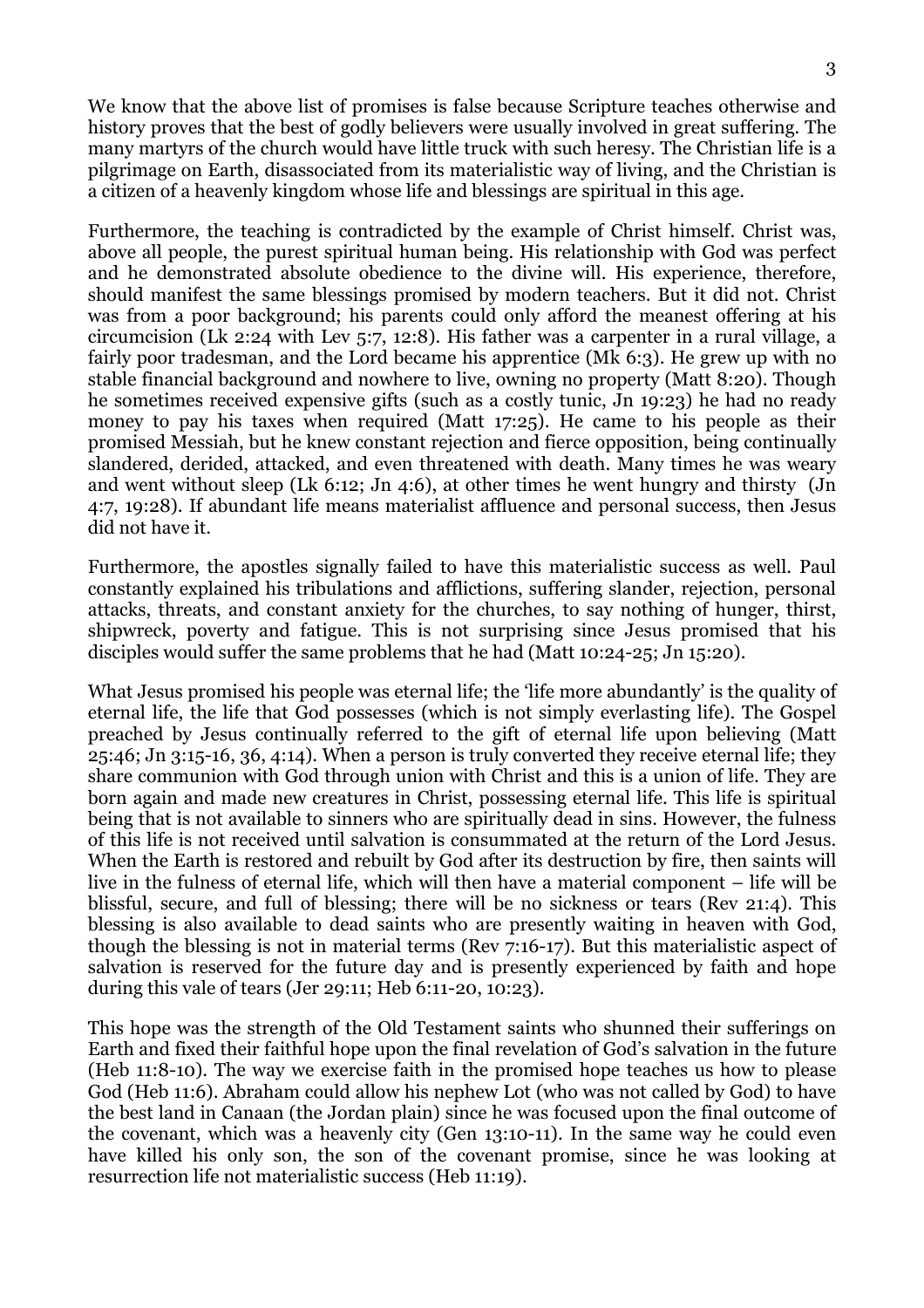#### **A false expectation of automatic healing instead of grace**

A key part of materialistic thinking in the Gospel is the modern expectation of automatic healing, or healing in the atonement. What was once a minority Classic Pentecostal viewpoint has come to dominate modern churches through the Charismatic Movement, and particularly the Signs and Wonders subset of it. This teaches that:

- 1. All Christians have the expectation of full healing since they are beneficiaries of the Gospel. This is based upon wrongly interpreting Isa 53:5 as teaching that Christ died on the cross to give us physical healing as well as forgiveness [in fact the healing refers to healing from sin - 1 Pt 2:24].
- 2. All Christians are able, if they have the faith, to manifest the same signs and wonders that Jesus did. This expertise is vital in proclaiming the Gospel since it gives a platform for acceptance. This fails to see that the miracles, which authenticated Christ and his apostles, was temporary and for the establishment of the church. In an age of many sects claiming divine authorship, genuine miracles proved that the Christian message was really divine amongst cults that were not (Heb 2:4).

It is very easy to prove that this teaching is unbiblical since the apostolic record demonstrates the opposite. Firstly, apostolic teaching is that we will experience many sufferings in the Christian walk. These sufferings not only include sickness, but also persecution, slander, rejection and other forms of tribulation (Acts 14:22; Rm 8:17; 2 Tim 1:8, 3:12; 1 Pt 4:12-14; Rev 2:10). Secondly, not even the apostles were able to heal their fellow-workers. Beloved colleagues were left sick as the work continued (2 Tim 4:20) or continued to work despite sickness (1 Tim 5:23). The reason is that healings were at God's disposal with a view of authenticating the apostolic message; there was not a gift of healings that was automatic to be used willy-nilly. Thirdly, there is no single record of a NT believer being healed at all; not one. In time, as the church became established and known, even apostolic miracles began to dwindle. By the last quarter of the first century they had virtually died out.

Finally, very godly men in history, with a first-rate testimony, have not had the supposed miracle working gifts that are claimed by modern Charismatics. Are modern signs and wonders enthusiasts really asking us to believe that they are more gifted and blessed than Wycliffe, Tyndale, Calvin, Luther, Spurgeon, Whitefield, Bucer, Hudson Taylor, Brainerd and so on, men who moved nations? Worse still, are those supposed miracle working Pentecostalists and Charismatics better men despite having committed gross public sins? These scandals are publicly documented; some have resulted in criminal prosecution; others are the stuff of documentaries and movies.

The truth is very different. The glory of the Christian's testimony is that he suffers, but does so with divine patience and joy.

That you may walk worthy of the Lord, fully pleasing *Him*, being fruitful in every good work and increasing in the knowledge of God; strengthened with all might, according to His glorious power, for all patience and longsuffering with joy. Col 1:10-11

Suffering is guaranteed for the true Christian. This suffering takes many forms and is a sharing in the sufferings of Christ; as Christ the Head suffered, so does his body on Earth. Some people will know sickness, others reproach, others persecution, others bereavement, others poverty; some folk experience all these things, particularly sound teachers who are judged more strictly than others (Jm 3:1). But the grace of God is seen in the midst of these sufferings in the provision of divine power to be long-suffering and even joyful. There is no testimony in just suffering, but there is when one does it with patience, honour and joy. Genuine Christians receive grace to do that which they could never do in their own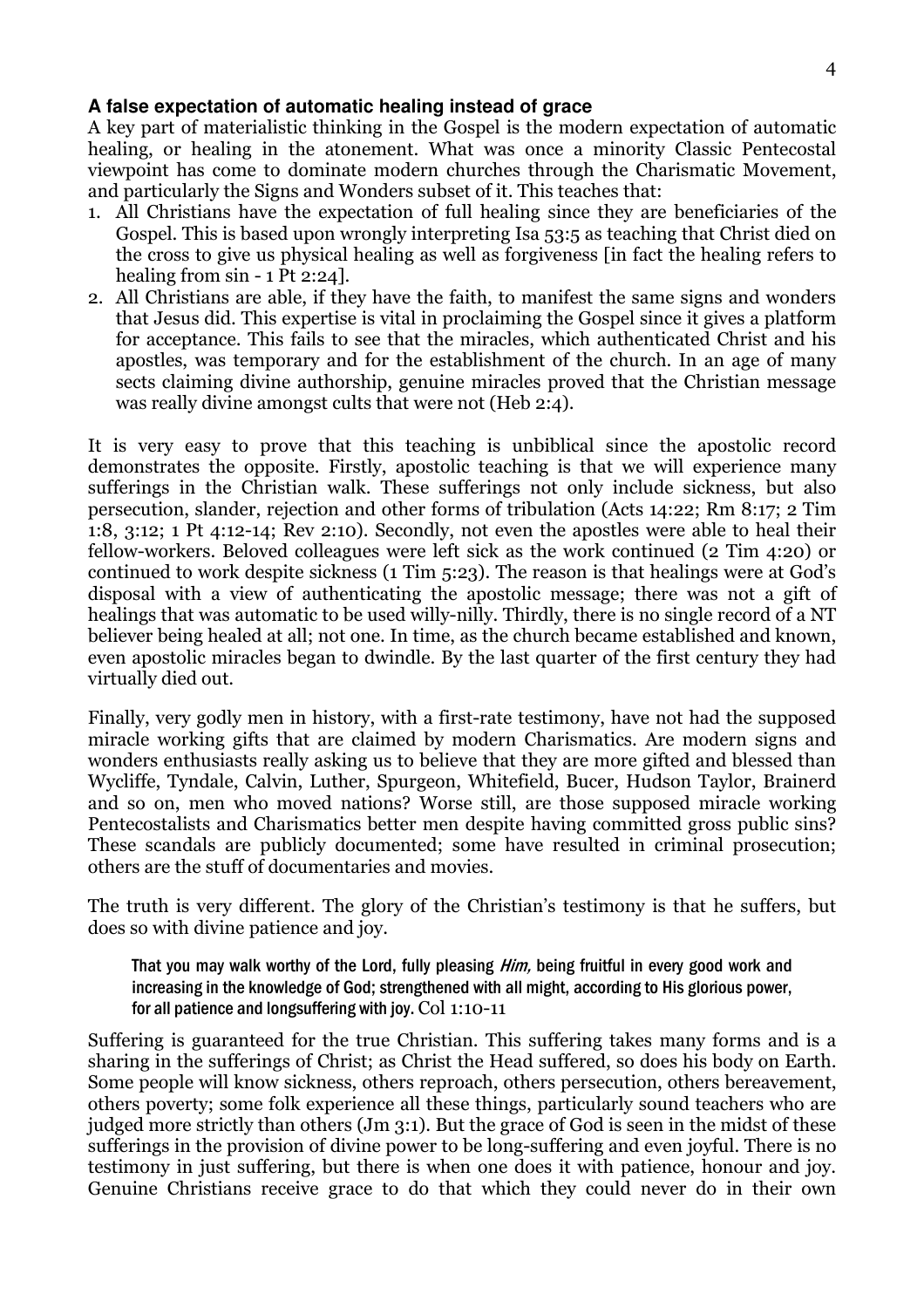character – but they do it in God's power. That is grace. Indeed, grace is only made available to those who are weak and need it:

'My grace is sufficient for you, for my strength is made perfect in weakness.' Therefore most gladly I will rather boast in my infirmities, that the power of Christ may rest upon me. 2 Cor 12:9

Modern folk have totally misconstrued the benefits of the Gospel and turned them on their head. They are not materialistic, but spiritual.

#### **A false notion about the kingdom of God**

What is the kingdom of God? It is the place of God's rule, the place where there is perfect submission to God's will and reign; where God's sovereignty is most honoured. Where is this? It is only in Christ and nowhere else. There is no perfect obedience to the Father's will except in Christ, and by extension, to all those in Christ – the church. Thus the kingdom is the church, the place of God's rule. It is not just the church gathered, but all the elect. Thus the kingdom is seen in the godly family where the Lord is honoured; the kingdom is in the individual at secular work where that man truly submits to God and honours him.

Modern churches teach many perversions of this to push a certain agenda.

The first is the dominionism of modern Charismatics, sometimes called 'Kingdom Now Theology'. This is a materialistic concept of the kingdom where supposed heavenly benefits are experienced on Earth today. Consequently, dominionists are postmillennial in eschatology – they expect things to get better and better until the church rules the world and the kingdom is fully manifested materialistically on Earth. Some forms of this merely expect a rigorous expression of the Law of Moses on Earth (Theonomy or Reconstructionism) or a materialistic expression of the kingdom on Earth where the Law rules through the church.

The most heretical forms of dominionism emanate from old Latter Rain Pentecostal ideas, which claim that, in a golden age on Earth, super apostles and prophets will reign to dominate the church and the secular world. These men will be able to fly, will be invulnerable to bullets and can pass through walls. Inspired by the contemporary appearance of super hero comics in America, such as Superman and the Justice Society, the Latter Rain enthusiasts developed their heresy by extreme mangling of a few Biblical texts. Nevertheless, this has not stopped modern Charismatics fully adopting these crazy ideas and developing a worldwide movement based upon this teaching.

In opposition to this dominionism another movement developed in the last 15 years which is equally materialistic about the kingdom but which castigates the former teaching. This is the Jewish Root heresy, expressed in a variety of forms from a focus upon Israel and adoption of Jewish forms, to extreme political Zionism. As expected, its eschatology is Dispensational Premillennialism, expecting a secret return of Christ before the establishment of a 1,000-year fleshly, Jewish kingdom on Earth.

Many of the folk in this movement (which comprises a lot of women) escaped the extremes of radical Charismaticism after the Toronto experience and sought something they thought had better historical foundations. But they merely went from the frying pan into the fire. Jewish Root ideas are just as materialistic and false as Charismatic, triumphal dominionism, but they have a superficial appearance that is comforting with Jewish terminology and rituals. They fail to see that Jesus himself finished the Jewish expression of the kingdom with a categorical statement: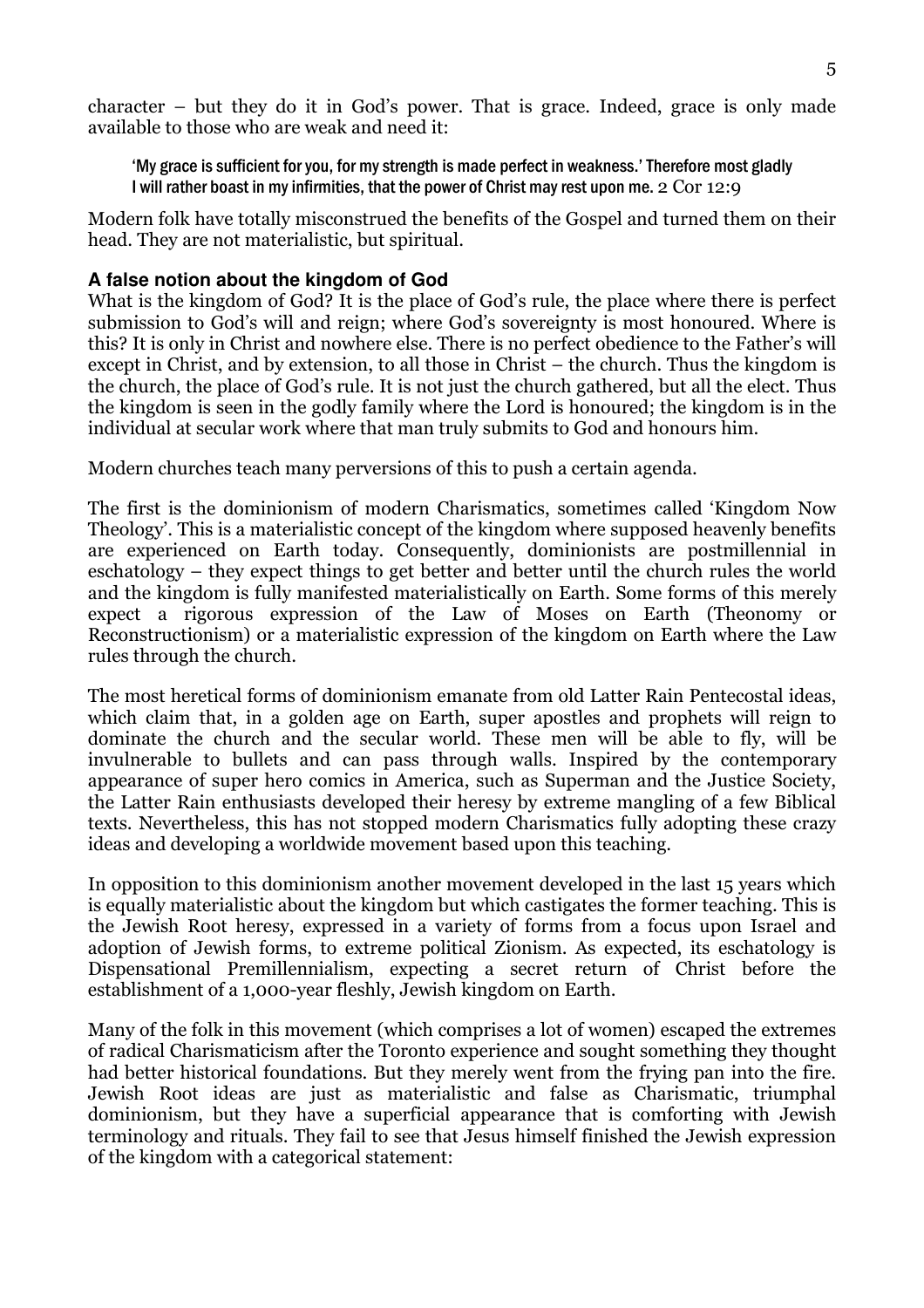Therefore I say to you, the kingdom of God will be taken from you and given to a nation bearing the fruits of it. Matt 21:43

The very fact that the kingdom of Christ is based on a New Covenant, and that 'all things are new' (2 Cor 5:17) means that the Jewish kingdom ended at the cross, with Christ himself being the fulfilment of all that it expected and promised. The kingdom is Christ not a fleshly Jewish mockery of him.

Jesus clearly explained that his kingdom was spiritual and heavenly.

My kingdom is not of this world. Jn 18:36

The kingdom of God does not come with observation; nor will they say, 'See here!' or 'See there!' For indeed, the kingdom of God is within you. Lk 17:20-21

The kingdom is spiritual and heavenly. If it is not of this world then it cannot be a Charismatic imperial kingdom ruling the world, and neither can it be a fleshly, Jewish millennial reign after the great tribulation. If the kingdom doesn't come with observation (something seen and established by ritual observance) then it cannot be Jewish. If the kingdom is within the hearts of those who serve God, then it cannot be external and materialistic. These statements are simple to understand and only fools ignore them to their peril.

The kingdom of God is not materialistic but is spiritual.

## **False ideas about spiritual blessings**

God has richly provided all the blessings and provision that his people can ever need, both in this life and the next. There is no shortage of grace to meet every need of the Christian; but this needs to be correctly understood. Every blessing is spiritual and is in Christ:

Blessed be the God and Father of our Lord Jesus Christ, who has blessed us with every spiritual blessing in the heavenly *places* in Christ. Eph 1:3

I say again, every blessing from God for our benefit is spiritual and is in Christ. In other words, these blessings are not strictly materialistic.

Believers often fail to understand how God blesses us in Christ and seek certain blessings as a separate entity, or gift from heaven, apart from Christ. But all God's promises are 'Yes' – IN HIM (2 Cor 1:20). We only receive blessings as we live them out through living in Christ; we don't need more blessings but more of Christ.

Each day we are called to put on Christ, to put on the new man, to walk in the Spirit of Christ and to put on the armour that is Christ. The new man is the place of blessing because it is Christ in us the hope of glory. When we have need of patience we do not ask God for a gift of patience to be sent down from heaven as a separate blessing; that will never happen. What we must do is put off the old man and deny our natural impatience and then put on the new man, which has all the long-suffering of Christ. It is as we walk in Christ spiritually that we will then be patient above and beyond what our old man could ever hope for. Thus all the glory is to Christ; our need of patience is fulfilled in walking in Him by faith. The focus is, therefore, not the gift but the Lord.

When we need to activate our defences against the onslaughts of the enemy we do not seek deliverance as a separate gift from God, but we put on Christ. Paul illustrates this in terms of putting on spiritual armour, the belt, breastplate, helmet etc. (Eph 6:13ff.); our defence involves a putting on of Christ not a receipt of a special dispensation from heaven.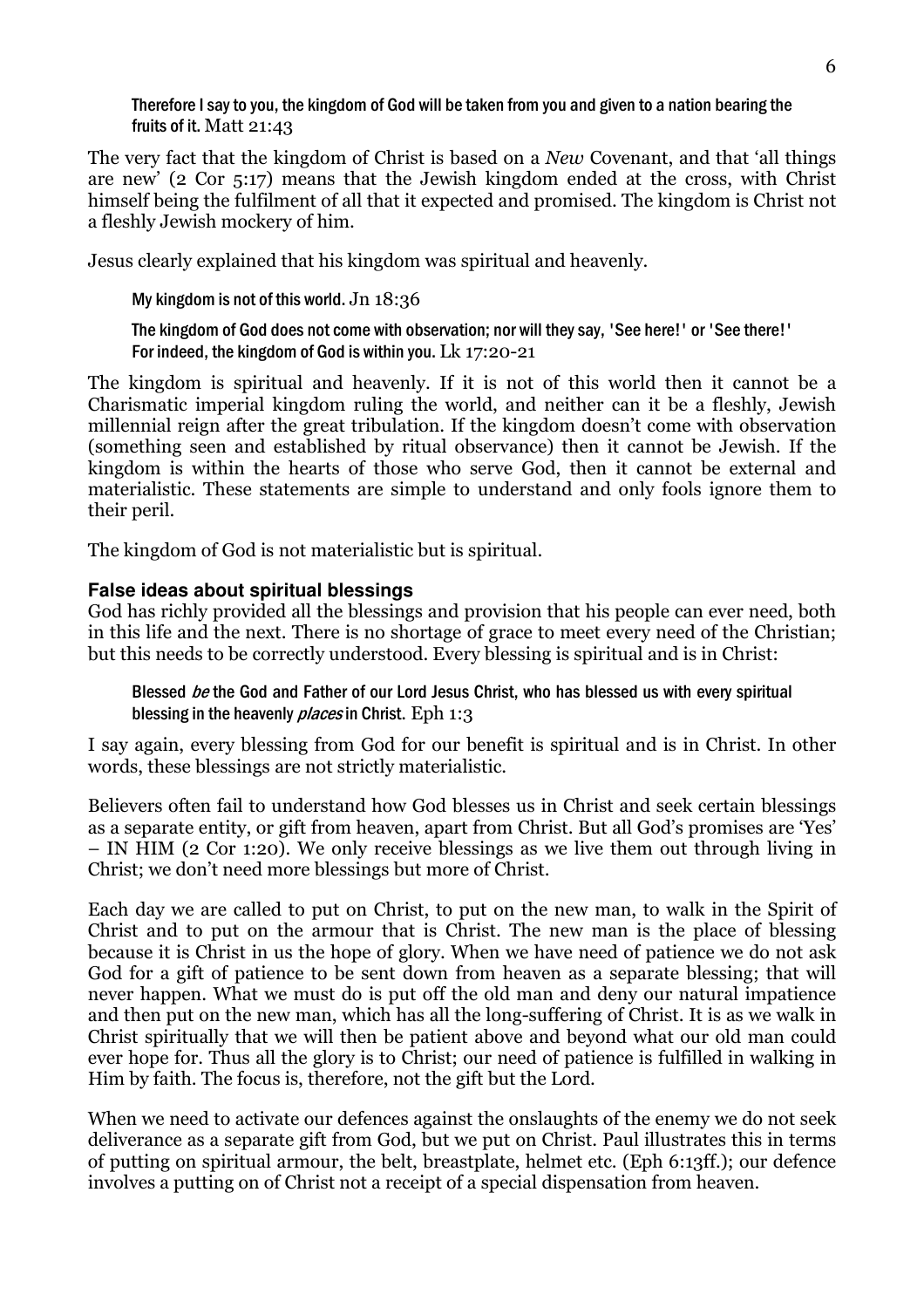When we need grace to intercede we do not ask God for a spirit of intercession or a spirit of prayer as a special gift (there is no such thing); we put on Christ who is our mediator to God. In the Old Testament the chosen High Priest from among the Levites represented the people to God. In himself he was no more special than any other Israelite, but when he put on the priestly garments of beauty and glory he changed. Standing as the High Priest, clothed in these garments, he stood as Christ to the people before the Lord. As a result of a putting on he was able to minister to God acceptably. When we put on Christ we too are acceptable to God and he hears our prayers; he does not listen to the prayers made in the flesh, the old nature, but he hears those made in the Spirit of Christ (Jude 1:20).

#### Put on the Lord Jesus Christ. Rm 13:14

Thus we must not expect mere materialistic blessings or gifts to strengthen our walk, but must simply put on Christ. Remember that the blessings are not materialistic but spiritual. This means that there are times when there is no apparent 'blessing' or change in our circumstances, but there is grace to meet those circumstances. Many times those suffering persecution in history did not meet with materialistic escape (some did) but suffered terribly. Yet they endured with grace because God gave them the strength in Christ to suffer with honour and faith. Others survived great poverty and famine; God did not change their circumstances with materialistic blessing but enabled them to continue, as they trusted in Christ. God did not alter their poverty for riches, but gave them the strength to survive.

God's blessings to his people are spiritual and not materialistic.

## **False worship**

One of the greatest problems to be rued in the modern church is the offering of profane fire in God's house. A form of 'worship' has developed throughout the decades of the Charismatic Movement that has no warrant whatsoever in Scripture. This 'worship' is materialistic in content and mystical in its effect on people.

Arising from a failure to study Scripture properly, its foundation is an emphasis on instrumental music. Failing to see that there is no mention of instrumental music by the apostles, and no music performed in the church generally for hundreds of years, the Charismatic Movement has been virtually undergirded by a growing presence of musicians and performers on stage so that the basis of worship services is now entertainment of the senses rather that expression of praise to God. It is true that most evangelical churches use some forms of instrumental music and that is to be regretted, but Charismatic churches have taken this to intense levels whereby meetings in some places are more like night clubs and rock concerts. It is not uncommon to hear of people attending such meetings who complain of pain from the sheer volume of sound.

But it does not require such intense levels to be unbiblical; any focus upon production, staging, performance and professionalism through musicians on a platform is enough to distract the Lord's people from true worship. Much worse any further compromise through what accompanies the musicians: drama, media presentations, light shows, mime, flag waving, marching, dancing, falling down, and so on.

All this is materialism – the focus upon the external, fleshly, superficial and sensual.

Worship is spiritual and pre-eminently the attitude of heart in a true believer, which is expressed in obeisance to the King, manifested in a stooping down to kiss the hand of a superior. It is reverent submission, expressed both in praise (external) and communion (internal). The true believer is always worshipping, always in submission, always praising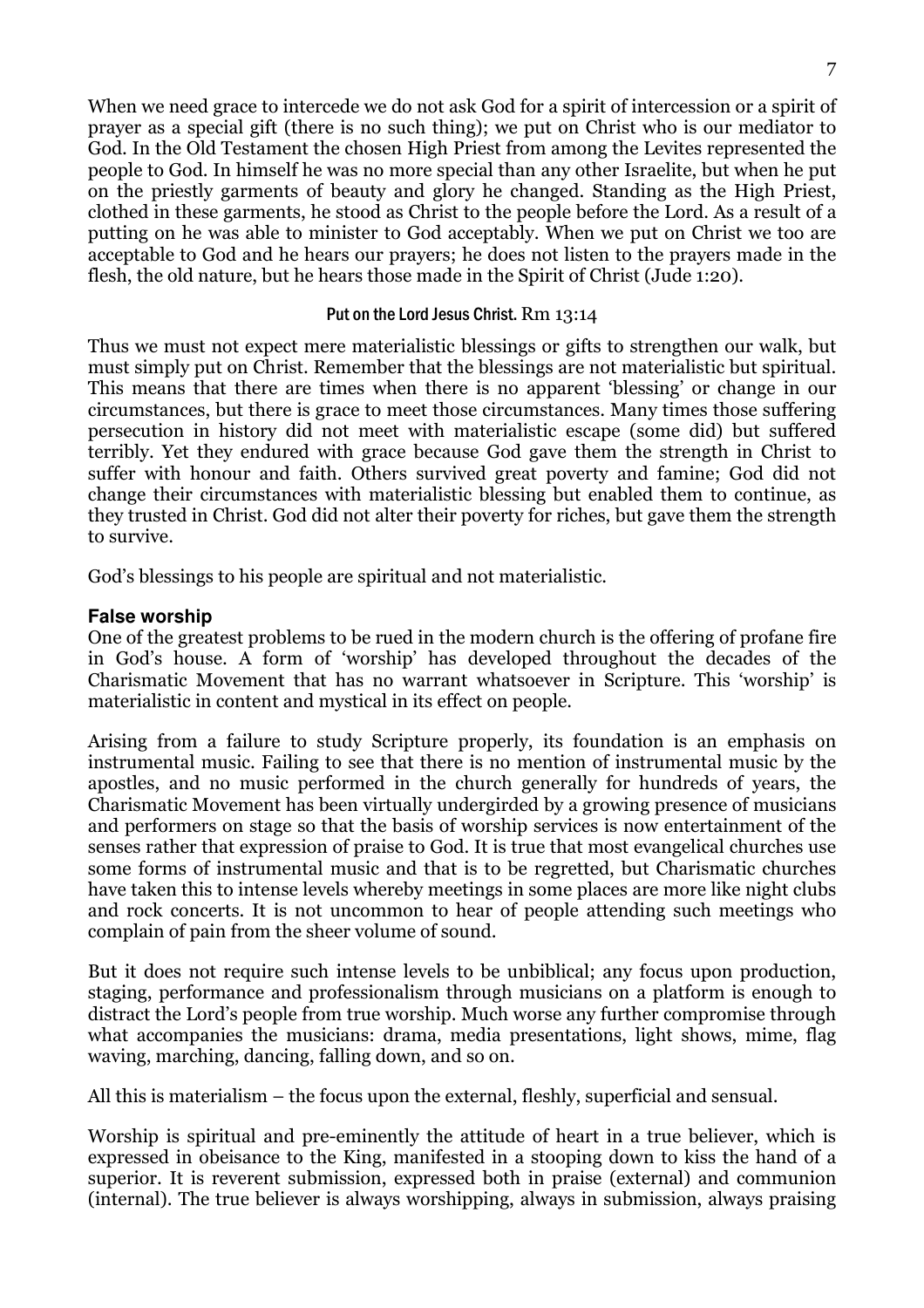God and this will be expressed in church gatherings. But formal worship is not actually the prime reason for coming together. The Bible does not teach that we come together to worship; it expects us to always be worshipping if we are saved. The reason we gather is to: a) focus upon Christ in celebrating the Lord's Supper in a Biblical manner; b) edify one another through the mutual sharing of gifts. This can only be done in a small meeting, and this is why Scripture shows us that the local church only meets in homes where there is a basis of family life undergirding the fellowship.

This Biblical meeting precludes any platform ministry and eradicates any ideas of professional rock bands. True believers will also recognise that the Bible does not teach that we should use any music at all. The apostles never commanded it, promoted it, or encouraged it, recognising that, as part of Old Covenant worship, instrumental music was cancelled along with sacrificial offerings, vestments, and temples. Any Charismatic musician must first grapple with the fact that instrumental music is never mentioned in the whole of the New Testament in connection with church life and that church fathers condemned its early appearance in some erring churches as pagan and fleshly emotionalism.

Worship is spiritual not, materialistic:

True worshipers will worship the Father in spirit and truth; for the Father is seeking such to worship Him. God is Spirit, and those who worship Him must worship in spirit and truth. Jn 4:23-24

Modern Charismatic worship is fleshly, materialistic, sensual and often pagan in origin. It is dangerous and damaging to spiritual health when it leads to passivity, suggestibility and lack of self-control. From this mystical passivity and lack of self-control comes all sorts of evils: falling down, screaming, dancing, jigging about, blind acceptance of commands, and even descent into making animal noises. All of this is external, materialistic nonsense that angers a holy God with its profanity.

## **False ideas about church venue and structure**

The church is God's possession and is a company of people called together out of the world; it is the family or household of God on the Earth. For this reason the Biblical church meets in homes where family principles predominate and leadership is informal, based upon a plurality of elders of equal authority. These do not dominate the meeting but act as fathers when necessary, ensuring that teaching is sound and appropriate and that order is kept.

Thus all church structure is organic, informal and interdependent. There are no strict divisions or departments and no hierarchical layers of authority. There is no formal order of service and definitely no dedicated church building.

Modern churches have established the exact opposite of all these things by setting up a materialistic approach.

They are all based in a dedicated building, and usually one that cost a great deal to purchase and even more to maintain. This is in direct opposition to the fact that God does not dwell in buildings made of stone any longer but in the hearts of his people (Acts 17:24). All the apologetics to defend this practice are materialistic not Biblical (e.g. it creates opportunities; it enables us to have offices; it gives us a presence in the community etc.).

Then the church structure is taken straight out of the materialistic world, being established on various forms of pyramidal hierarchy. There is a prime leader: in Charismatic churches this is often a supposed 'apostle' but in more conservative churches this is a senior pastor.